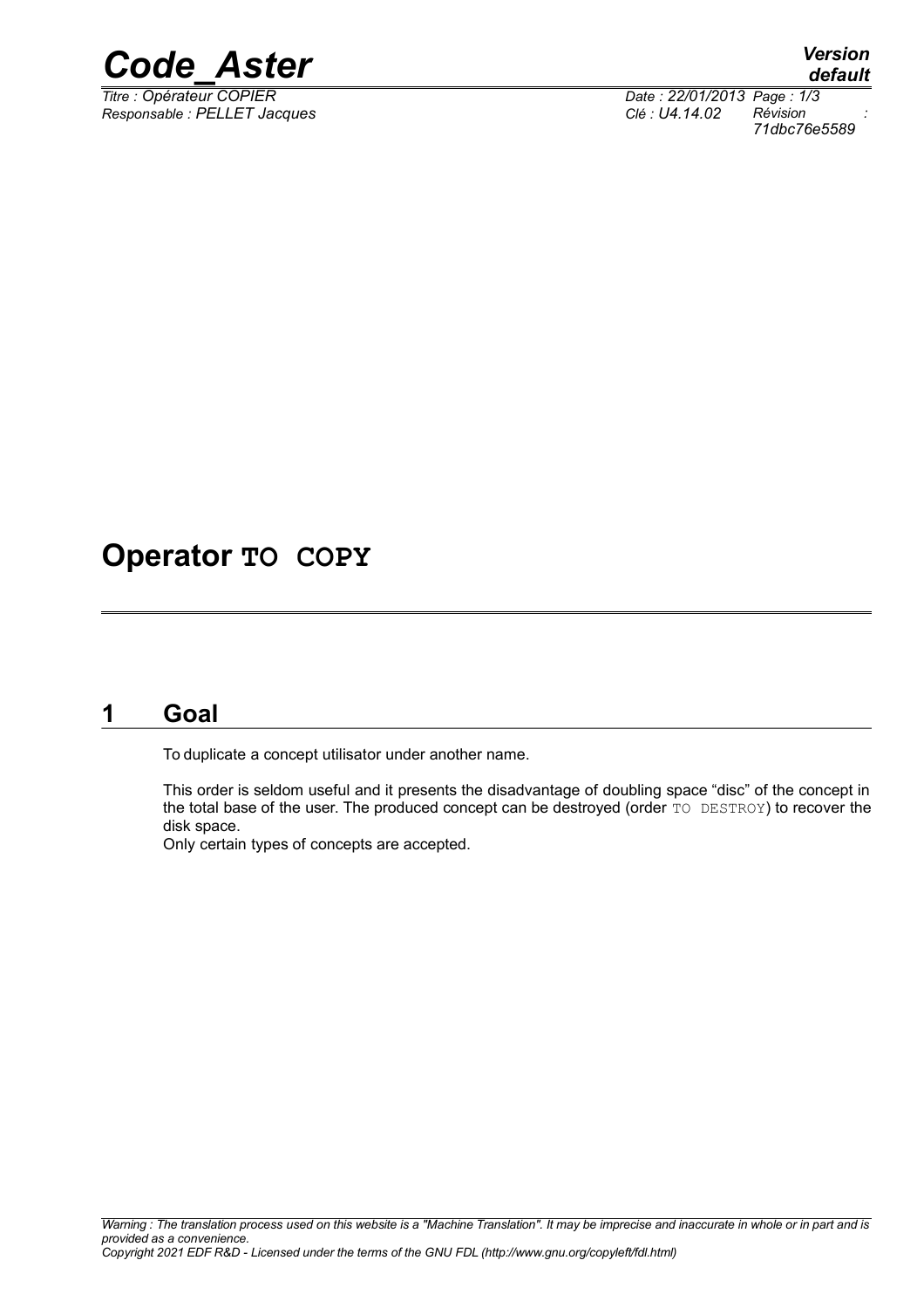# *Code\_Aster Version*

*Responsable : PELLET Jacques Clé : U4.14.02 Révision :*

*default Titre : Opérateur COPIER Date : 22/01/2013 Page : 2/3 71dbc76e5589*

## **2 Syntax**

 $CO2 = TO COPY$  (  $\bullet$  CONCEPT =  $co1$ , [concept]  $\Diamond$  INFORMATION = / 1,  $/2$ , )

### **3 Operands**

#### **3.1 Keyword CONCEPT**

 $CONCEPT = col$ 

Name of the concept which one wants to duplicate. The result of the order is of the same type as the duplicated concept.

#### **3.2 Types of CONCEPT authorized**

One cannot duplicate all the types of concepts. Only are currently treated:

```
cabl_precont,
listr8 sdaster,
listis sdaster,
fonction sdaster,
nappe sdaster,
table sdaster,
maillage sdaster,
modele_sdaster,
evol_elas,
evol_noli,
evol ther,
```
If the type of the concept that you want to duplicate does not appear in this list, it is necessary to emit a request for evolution.

#### **3.3 Remarks**

The need to duplicate a concept is rare because it is a priori useless to have the same object under two different names.

The produced concept  $(CO2)$  corresponds to a "deep" copy of the initial concept  $(cO1)$ , i.e. that one duplicated ALL objects JEVEUX of co1.

The "volume" of CO2 in the total base is identical to that of co1.

The use of the order conduit thus always with a loss in the disk space.

#### **3.4 Operand INFORMATION**

#### ◊ INFORMATION = information

*Warning : The translation process used on this website is a "Machine Translation". It may be imprecise and inaccurate in whole or in part and is provided as a convenience. Copyright 2021 EDF R&D - Licensed under the terms of the GNU FDL (http://www.gnu.org/copyleft/fdl.html)*